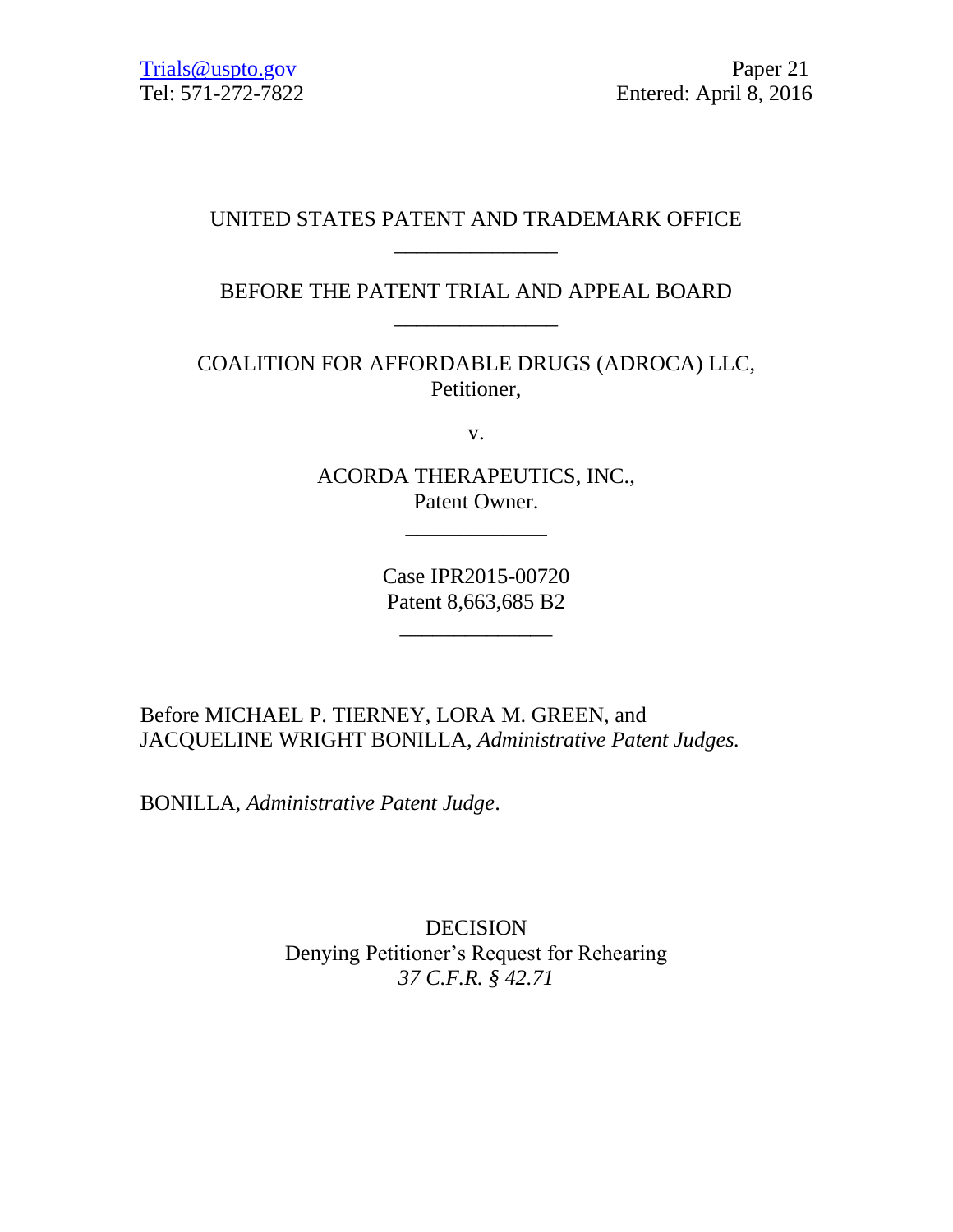l

## I. INTRODUCTION

Coalition For Affordable Drugs (ADROCA) LLC ("Petitioner") filed a Request for Rehearing of our Decision (Paper 15, "Decision" or "Dec.") denying *inter partes* review of claims 1–8 of U.S. Patent No. 8,663,685 B2 (Ex. 1001, "the '685 patent"). Paper 18 ("Req. Reh'g.").

In our Decision, we denied institution based on three obviousness grounds in the Petition (Paper 1, "Pet.") relying upon two posters asserted as prior art, i.e., the Goodman poster  $(Ex. 1008)^1$  and the Hayes poster  $(Ex. 1009).<sup>2</sup>$  Dec. 2. We were not persuaded that Petitioner had made a threshold showing that either poster was sufficiently publicly accessible to qualify as "printed publication" prior art under § 102(b) to the '685 patent. *Id*. at 5.

Under 37 C.F.R. § 42.71(c), "[w]hen rehearing a decision on petition, a panel will review the decision for an abuse of discretion." An abuse of discretion occurs when a "decision was based on an erroneous conclusion of law or clearly erroneous factual findings, or . . . a clear error of judgment." *PPG Indus. Inc. v. Celanese Polymer Specialties Co. Inc.*, 840 F.2d 1565,

<sup>1</sup> Goodman et al., poster titled "*Placebo-Controlled Double-Blinded Dose Ranging Study of Fampridine-SR in Multiple Sclerosis*" (7th Annual Meeting of the Americas Committee for Treatment and Research in Multiple Sclerosis and 18th Congress of the European Committee for Treatment and Research in Multiple Sclerosis (ACTRIMS/ECTRIMS), Baltimore, MD, September 18–21, 2002) ("the Goodman poster") (Ex. 1008). *See also* Ex. 2033, 3 ("C416").

<sup>2</sup> Hayes et al., poster titled "*Open-Label, Multiple-Dose Study to Determine the Pharmacokinetics and Safety of Fampridine-SR (Sustained-Release 4- Aminopyridine) in Patients with Chronic Spinal Cord Injury*" (American Neurological Association, Chicago, IL, September 30–October 3, 2001) ("the Hayes poster") (Ex. 1009). *See also* Ex. 2031, 12 ("C148").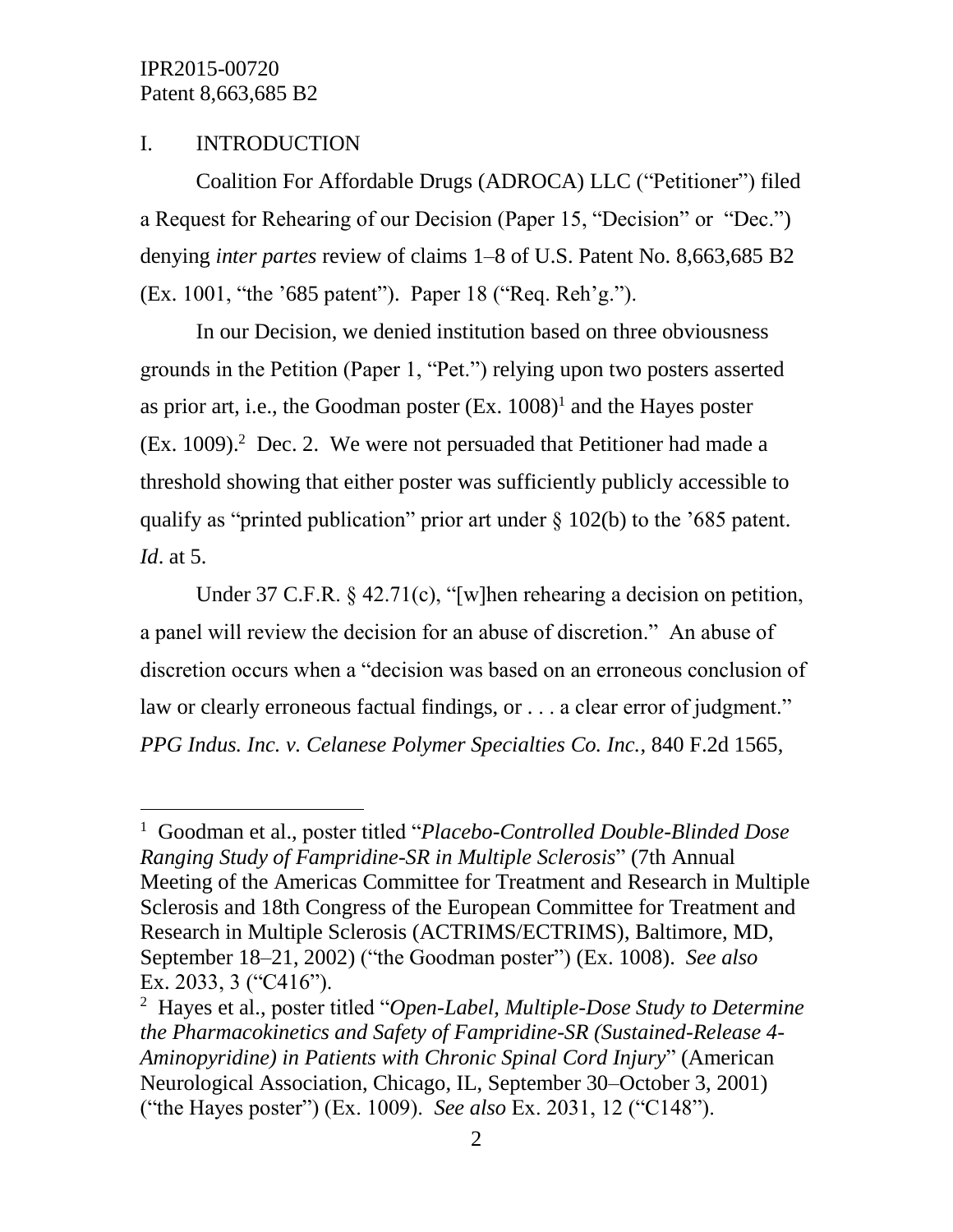1567 (Fed. Cir. 1988) (citations omitted). A request for rehearing "must specifically identify all matters the party believes the Board misapprehended or overlooked, and the place where each matter was previously addressed." 37 C.F.R. § 42.71(d).

#### II. ANALYSIS

Petitioner argues that we improperly applied the "reasonable likelihood" standard under 35 U.S.C. § 314(a) by requiring Petitioner "to *persuade* the Board that its references *constitute* prior art" before instituting a trial. Req. Reh'g. 3–4. Petitioner contends that it met the "proper standard" regarding institution by showing there was at least a 50/50 chance that Petitioner would establish during a trial that the posters were prior art printed publications. *Id*. at 4–5.

In our Decision, we stated that we were "not persuaded that Petitioner has made *a threshold showing* that the posters were sufficiently publicly accessible to qualify as a 'printed publication' under  $\S$  102(b)." Dec. 5 (emphasis added). We also stated that Petitioner had "not demonstrated *adequately*" that either poster constituted prior art to the '685 patent. *Id*. (emphasis added). In other words, when considering the Petition and information before us, Petitioner did not demonstrate sufficiently that either poster constituted prior art, and consequently, Petitioner did not establish that there was a reasonable likelihood that it would prevail with respect to at least one of the claims challenged in the Petition, as required under § 314(a). Petitioner's assertions regarding the "proper standard" do not persuade us that we made a legal error in denying the Petition on that basis.

Petitioner also argues that we misapprehended its argument regarding "admissions" by Patent Owner in Information Disclosure Statements

3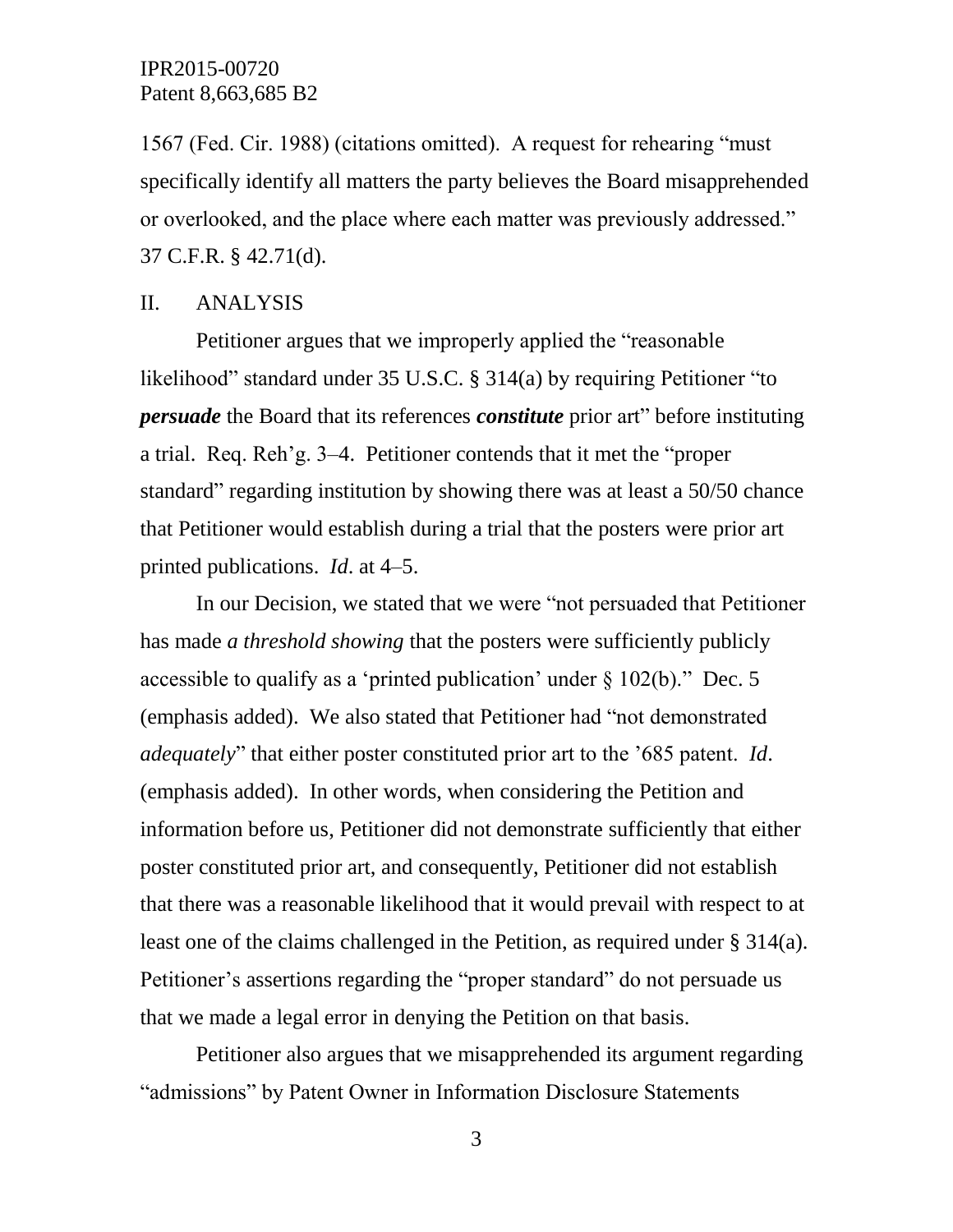("IDSs") of record. Req. Reh'g  $5-9$ . As noted in our Decision (Dec. 3), Petitioner asserted in its Petition that the Goodman poster was prior art "because it was published at least as early as September 18–21, 2002 (a fact admitted by the '685 patent applicants in an October 1, 2012 IDS, *see*  Ex. 1043, at Reference No. C416)." Pet. 18. As also noted in our Decision (Dec. 3), the Petitioner similarly argued that the Hayes poster was prior art "because it was published on Sept. 30—October 3, 2001, more than one year prior to December 11, 2003 (a fact admitted by the '685 patent applicants in an October 31, 2011 IDS, *see* Ex. 1033, at Reference No. C148)." Pet. 19.

The above-quoted assertions correspond to arguments, in their entirety, made by Petitioner regarding "admissions" by Patent Owner in relation to the posters. In its Request for Rehearing now, Petitioner essentially reargues, or attempts to bolster with new arguments, the same assertions, citing the same IDSs, that we already considered and expressly addressed in our Decision. Req. Reh'g. 1–2, 5–9; Pet. 7–9, 18–20 (citing Ex. 1043, C416; Ex. 1033, C148); Dec. 3–4. As explained in our Decision, the cited statements in the IDSs, by themselves, did not provide sufficient evidence of an "admission" by Patent Owner as to exactly when, where, and to whom the Goodman and Hayes posters were presented at scientific meetings. Dec. 3–5.

Petitioner further argues that we applied the "wrong law" regarding the alleged admissions by Patent Owner in those IDSs, for example, by misapprehending *In re Klopfenstein* and other case law. Req. Reh'g. 7–9. As explained by the Federal Circuit, a "determination of whether a reference is a 'printed publication' under 35 U.S.C. § 102(b) involves a case-by-case inquiry into the facts and circumstances surrounding the reference's

4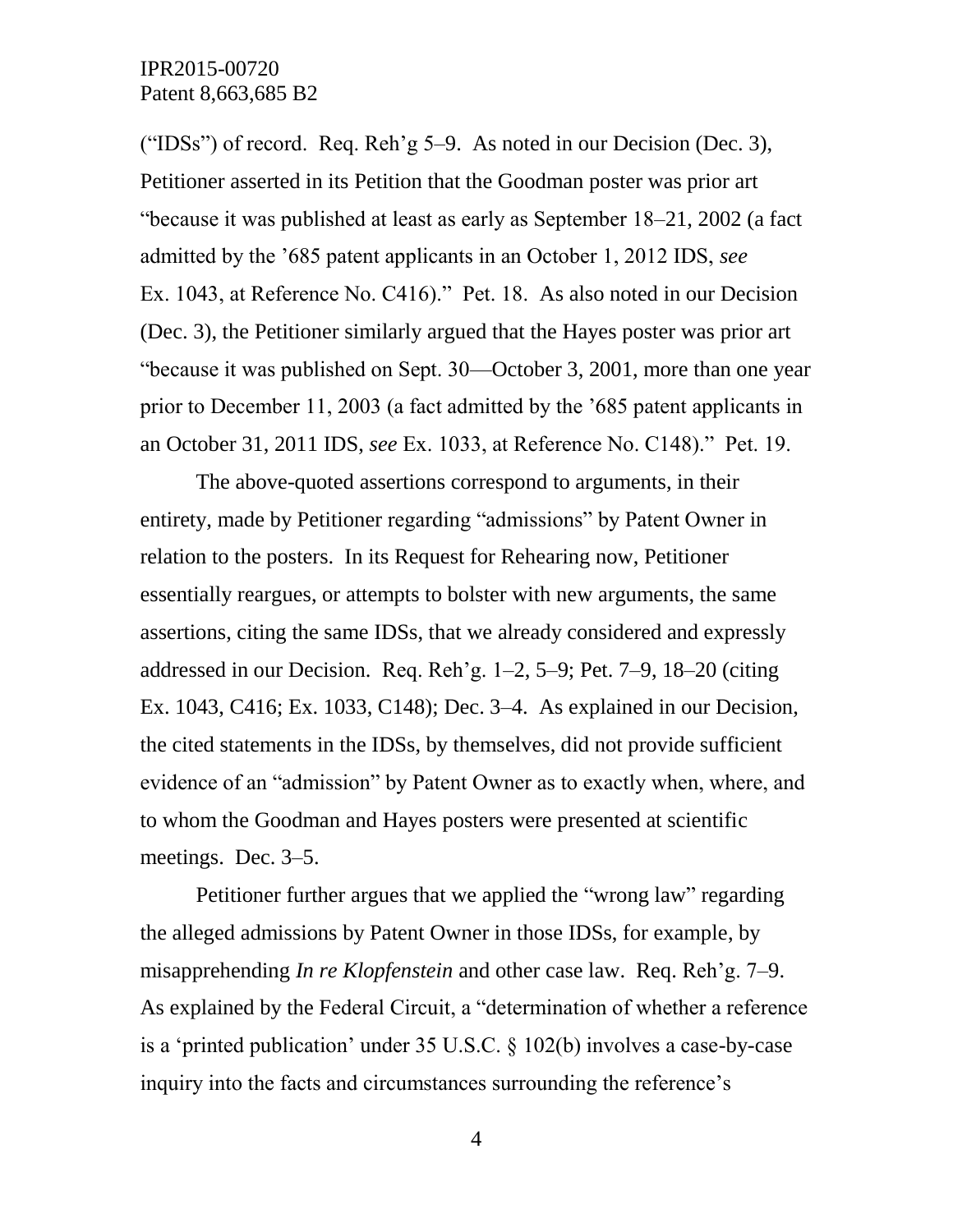disclosure to members of the public." *In re Klopfenstein*, 380 F.3d 1345, 1350 (Fed. Cir. 2004). We engaged in exactly that inquiry, consistent with other binding case law, and determined that information presented in the Petition did not make a threshold showing in relation to the prior art status of the posters. Dec. 3–5. Mere disagreement with the Board's analysis or determination in this regard is not a proper basis for rehearing.

Petitioner also contends that our Decision is based on "clearly erroneous findings of fact" in relation to *Klopfenstein* factors, including "duration of display," "expertise of target audience," "existence of reasonable expectations of copying," and "simplicity or ease of copying." Req. Reh'g. 9–15. Petitioner further contents that we made "clear errors of law and judgment" in weighing those factors. *Id*. In this regard, Petitioner again relies on its argument that our Decision "misapprehends or overlooks [Patent Owner's] admissions of fact regarding publication of the posters." *Id.* at 9–10, and 9–15 generally.

Once again, Petitioner essentially reargues, and attempts to bolster with new arguments now, the same contentions that we already considered and expressly addressed in our Decision. Dec. 3–5. As noted above, mere disagreement with the Board's analysis or determination is not a proper basis for rehearing. Moreover, we will not consider new arguments made for the first time in a Request for Rehearing, especially when an opportunity to present arguments and information regarding the posters clearly existed at the time Petitioner filed its Petition. *See, e.g.*, *Berk-Tek LLC v. Belden Tech. Inc.*, Case IPR2013-00057, slip op. at 3 (PTAB May 15, 2013) (Paper 21) ("A request for rehearing is not an opportunity to submit new analysis, after

5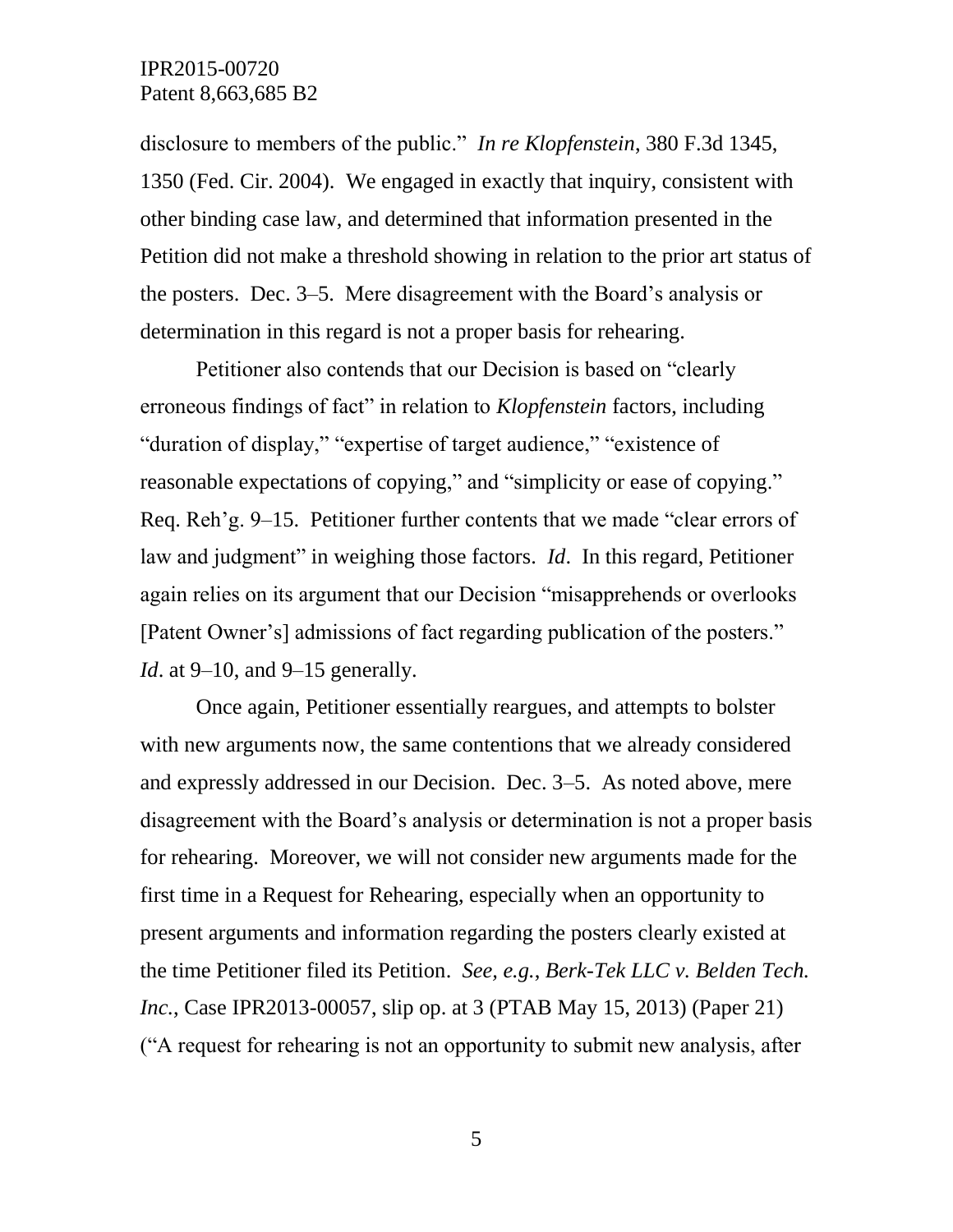the Decision has noted the deficiencies in the petitioner's original analysis.").

For the reasons given, Petitioner has not demonstrated that we abused our discretion in denying institution, nor that we misapprehended or overlooked matters raised in the Petition in our Decision.

### III. ORDER

Accordingly, it is ORDERED that Petitioner's Request for Rehearing is *denied*.